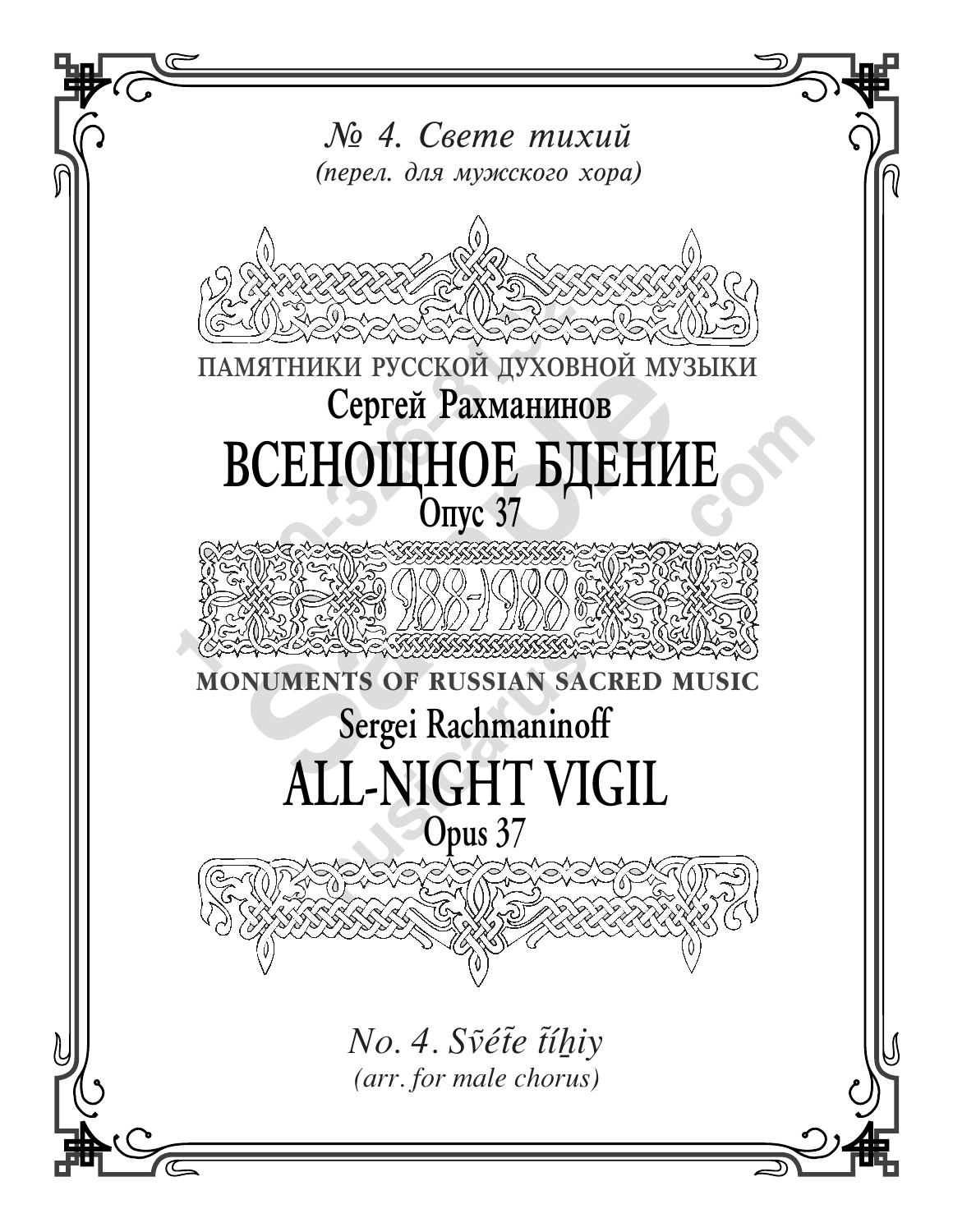## **EDITOR'S NOTE**

The present arrangement for male chorus is based on the first edition of Rachmaninoff's All-Night Vigil, published in 1915 (Moscow-Petrograd: Rossiyskoye Muzikal'noye Izdatel'stvo). All of the composer's performance indications have been preserved. Original Russian tempo terms are given along with their Italian equivalents in brackets; common terms of expression (e.g., rallentando, più mosso, etc.) are rendered in Italian only.

## **TEXT TRANSLATION**

Své-te tíhiy svîatiya slávi Bezsmértnago Ottsá Nebésnago, Sviatágo, Blazhénnago, Iisúse Hřisté! Přishédshe na západ sólntsa, vídevshe svet vechérniy, poyém Ottsá, Sina i Svîatágo Dúha, Bóga. Dostóin yesí vo fsia vřemená pet biti glási přepodóbnimi; Siñe Bózhïy, zhïvót dayáy, témzhe mir Tia slávit.

Gladsome Light of the holy glory of the Immortal Heavenly Father, holy and blessed-O Jesus Christ! Now that we have come to the setting of the sun, and behold the light of evening, we praise the Father, Son, and Holy Spirit-God. Thou art worthy at every moment to be praised in hymns by reverent voices. O Son of God, Thou art the Giver of Life; therefore all the world glorifies Thee.

-from the Vesper Service

из Чина вечерни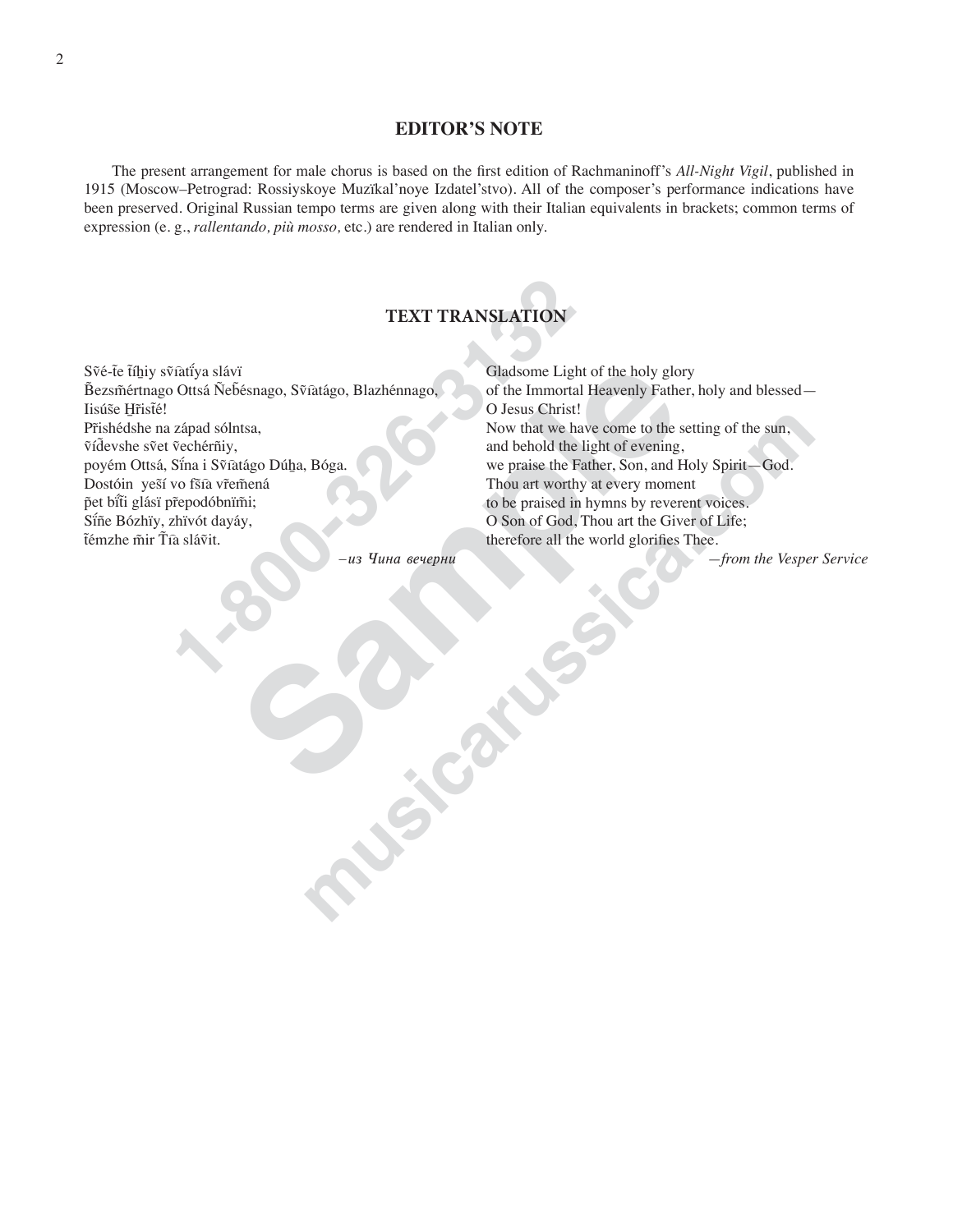

MRSM Ra026mc Copyright © 2021, by A. Cherviakov. All rights reserved.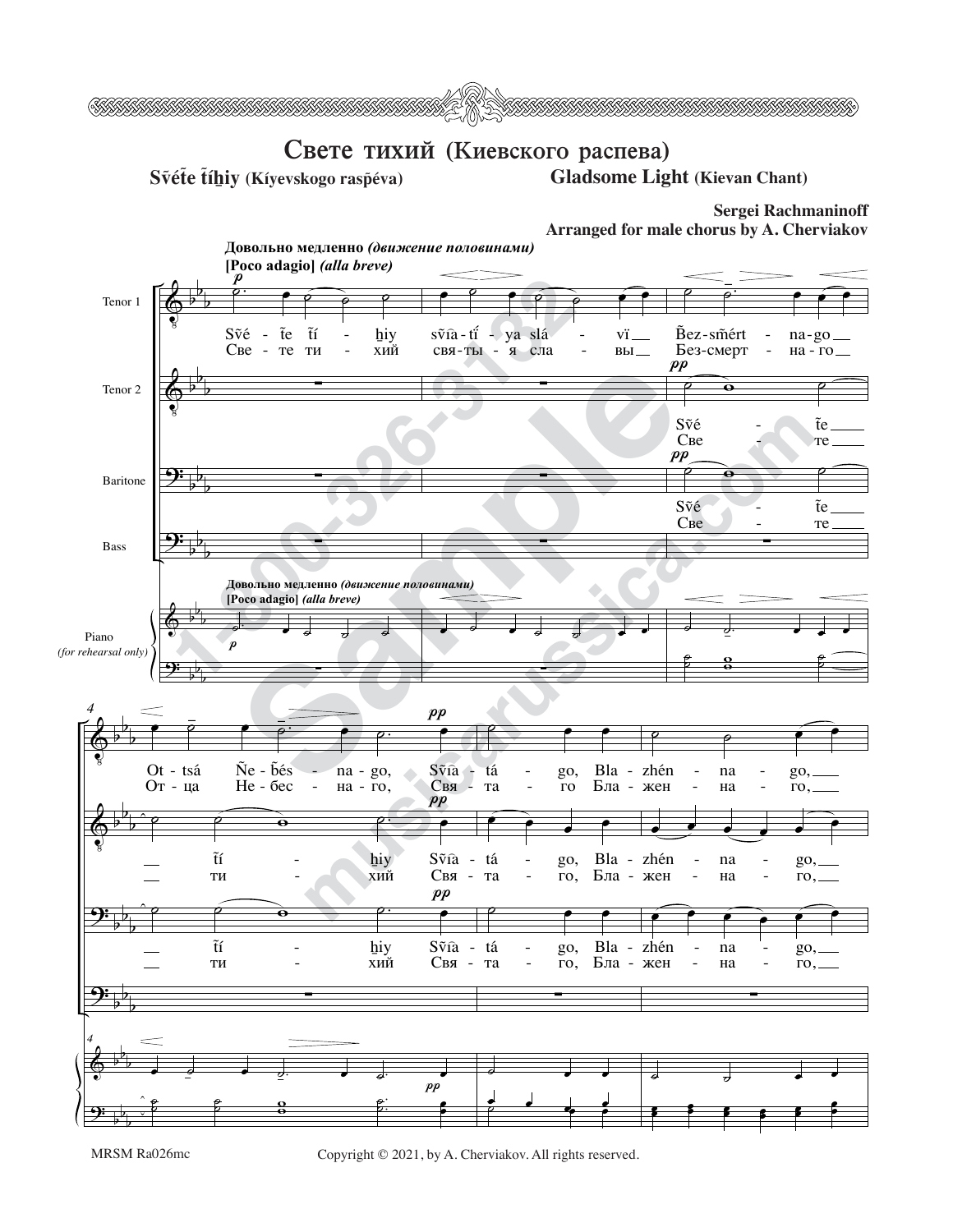

 $\overline{4}$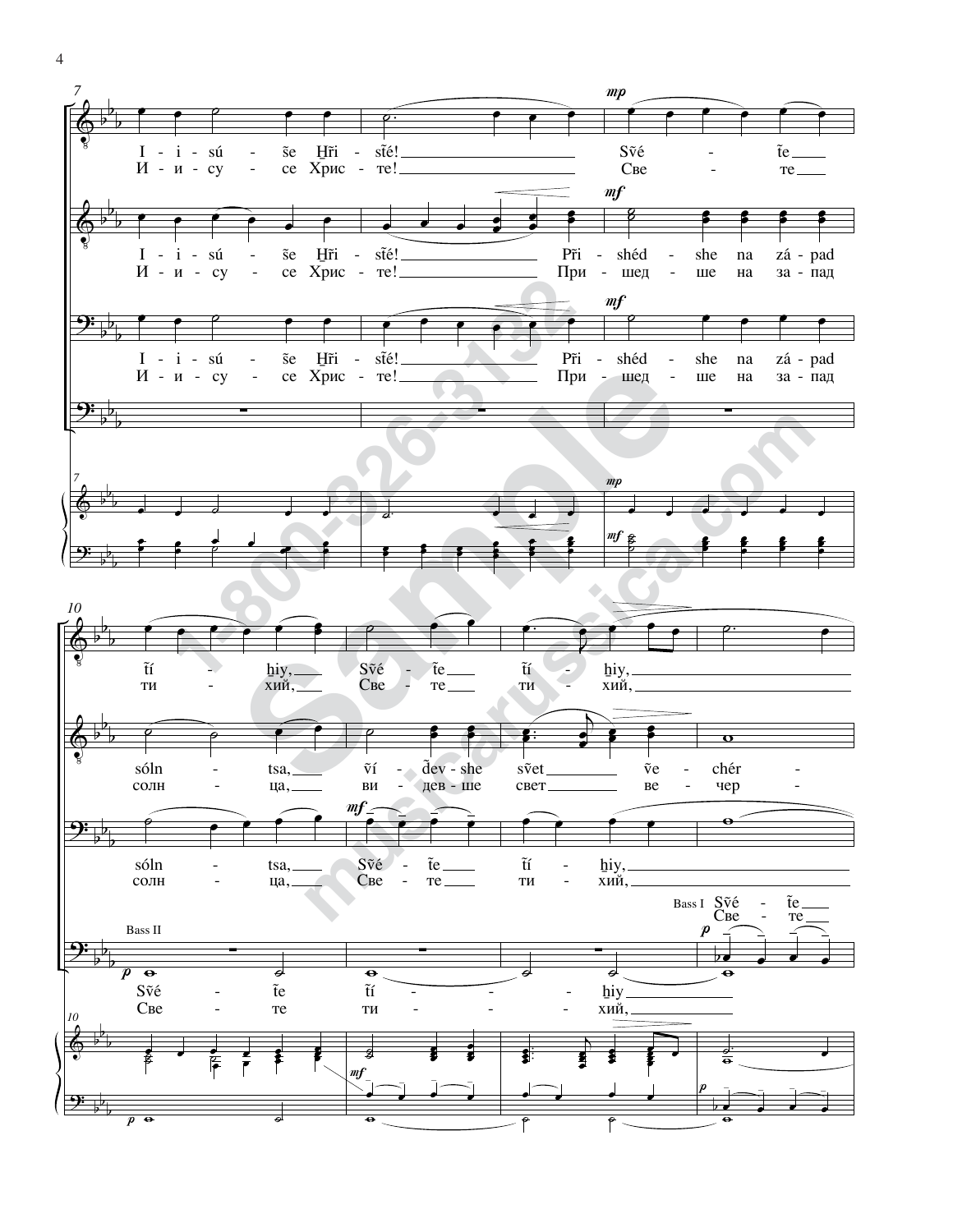

<sup>\*)</sup> ПРИМЕЧАНИЕ КОМПОЗИТОРА: Может быть заменен первыми тенорами.

<sup>\*)</sup>COMPOSER'S NOTE: May be sung by sseveral first tenors.